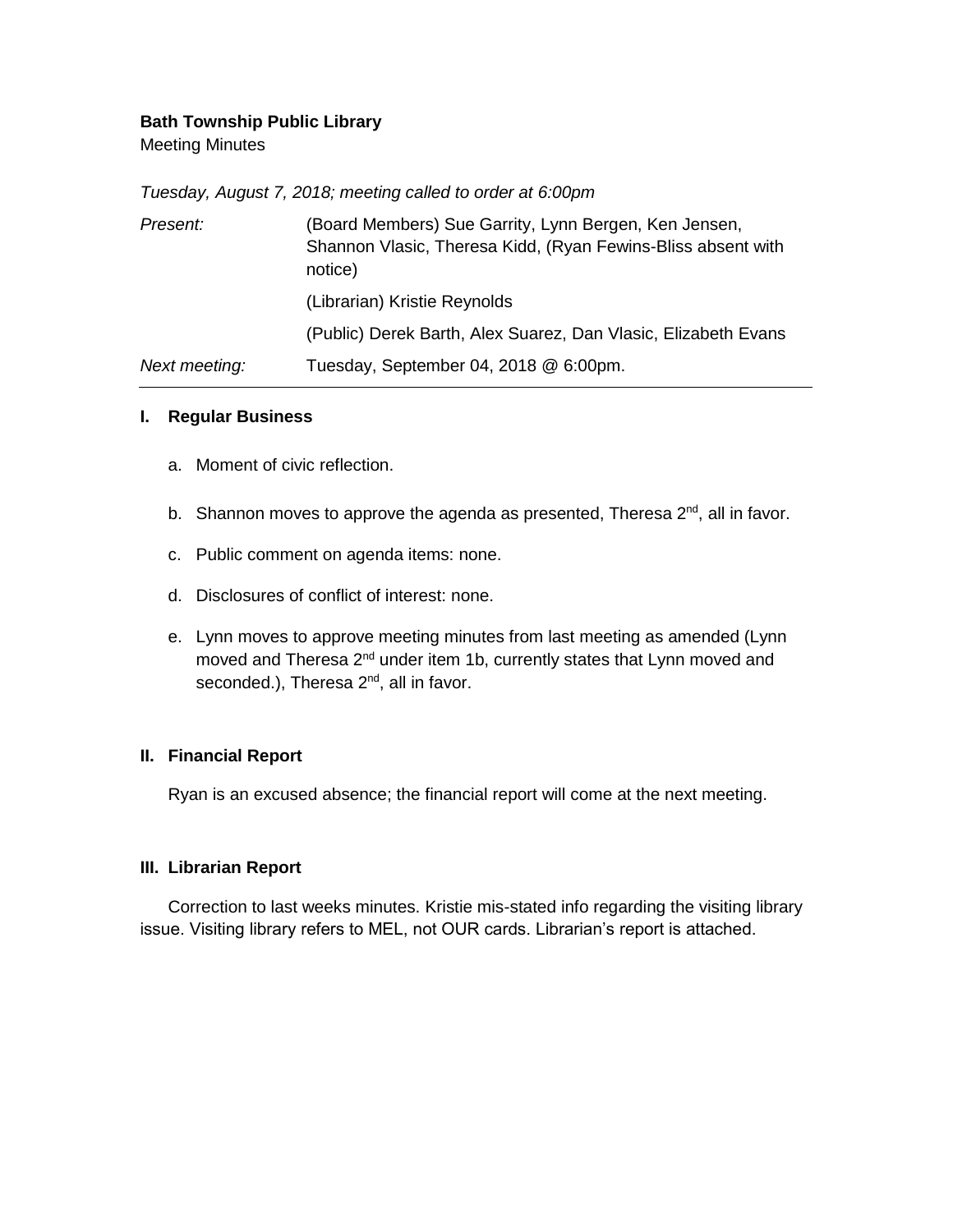## **IV. Discussion**

- a. Policy & Procedure In the works! Changes to draft have been made, but work on this is ongoing.
- b. Technology Rollout Changes and updates will happen during closed hours on Thursday.
- c. Re-negotiation of lease; meeting is re-scheduled to later this week.
- d. Architect Fishbeck is dragging feet. Kesler's have an architect that they use and are willing to connect us with. Bill Arens at Arens Architecture is very interested. The bidding process to use him is about \$10,000. Potential build may be around \$100,000k if we decide to go with Arens. Ongoing.
- e. Healthcare: United and Blue Cross & Blue Shield. Similar plans. Kristie suggests beginning healthcare on January 1, 2019 for budgetary purposes. MLA's policies come out on August 10<sup>th</sup>. Waiting to see what MLA's plans include and what the prices will look like.
- f. CPR / AED: insurance states that this will not change rates. Looking into grants for the cost of the AED equipment.
- g. Mental Health Training: Looking at doing staff in service once new staff is hired.
- h. Open house date: Thursday August 23<sup>rd</sup>. We need to plan food, décor etc... Sue has lists of donors, teachers, and Friends members. Alex will email and post on twitter. Kristie will post on facebook page. We will plan on 100 people. Shannon will get a cake from Aunt Bee's Cakes (her mom!) Check on coffee from Dunkin Donuts or Tim Horton's as prices include all creamer, sugar and cups.
- i. Logo: New draft presented. Logo may be able to be put on a cake. Kristie will verify with creator.